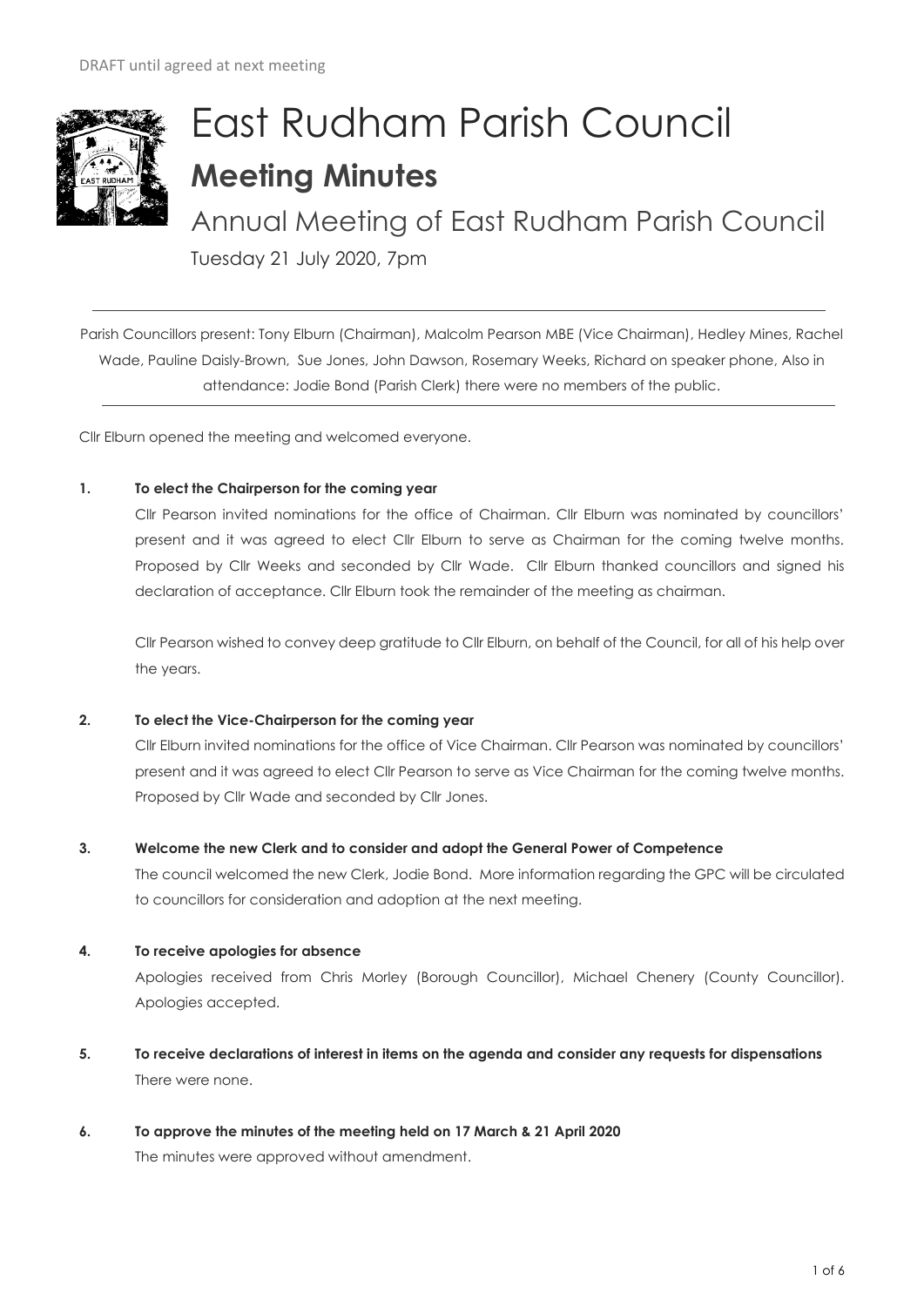#### DRAFT until agreed at next meeting

## **7. To report progress on items not on the agenda from the last meeting**

The oak village sign post (at the west end of the village) has deteriorated over the years and has now become unsafe. Cllr Elburn proposed that the post be replaced with a steel post, painted black, at a cost of £275 (supply only price) from Payne & Sons.

Cllr Daisly-Brown suggested a like for like replacement would be more sympathetic to the area.

The majority agreed to go ahead with the metal post replacement, however, Cllr Elburn agreed to contact Borough Council to check that there would be no restrictions on fitting a metal post in a conservation area and will source a comparison price before making a final decision. In the meantime, the sign will be taken down for safety reasons.

- **8. Receive reports from Local PC, NCC Cllr & BCKL Cllr, if attending** Not in attendance.
- **9. Open forum for Public Participation: an opportunity to hear from members of the public** There were none.

## **10. To receive updates from council members (for information only)**

10.1 Jack's Lane Windfarm Community Fund A report received from Cllr Bramley – (available to view on our website) The first phase of fencing on the green is almost complete. There is approx. £100 remaining and the PC reserve funds will be required to fully complete the first phase. Cllr Elburn will then submit the completion report to NCF.

A second funding application will be submitted for the second phase of the fencing on the village green.

10.2 SAM2 sign

Cllr Mines reported as follows: -

The SAM2 is regularly rotated between each of the 4 agreed locations.

Based on 85% speed data for the 3 main road sites, comparing lockdown figures with pre or post lockdown.

| North-side of Village Green                  | 27/02/2020 to 26/03-31.4mph | 9/04 to 21/05- 33.7mph  |  |  |
|----------------------------------------------|-----------------------------|-------------------------|--|--|
| Outside Vets                                 | 2/01/2020 to 31/01-44.6mph  | 21/05 to 18/06-46.6mph  |  |  |
| Groveside                                    | 31/01/2020 to 27/02-34.6mph | 18/06 to 16/07- 34.9mph |  |  |
| NB. June/ July is effectively post lockdown. |                             |                         |  |  |

Station Road was only monitored for 2 weeks during lockdown because of concerns over excessive speeds on the main road.

It was agreed that a police speed trap would benefit the area. Cllr Pearson had spoken to PC Anderton about this in the past and he agreed to consider carrying out a speed trap in the near future.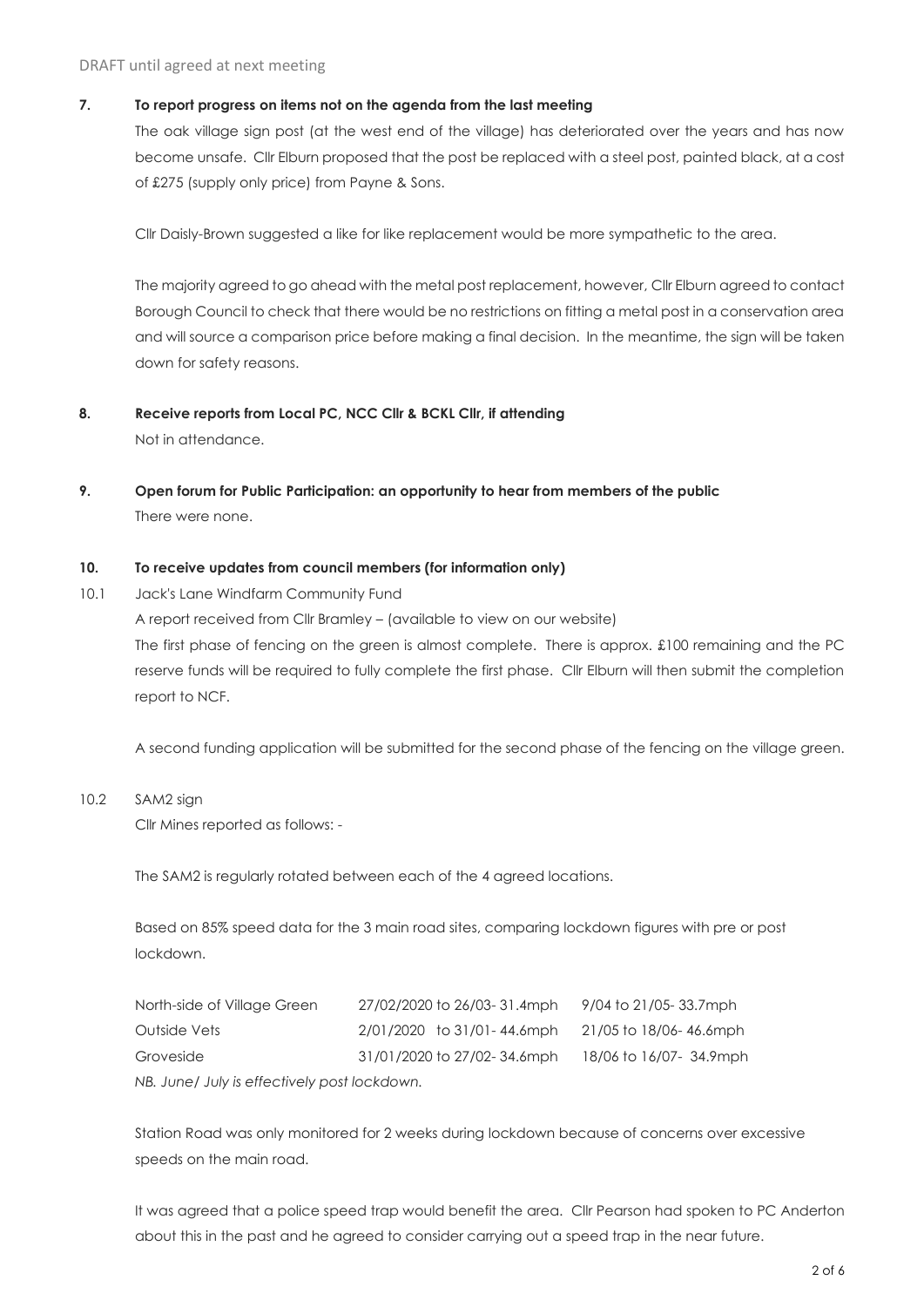It was advised that we should inform the police when the traffic is at its fastest so that they can speed trap at the best time. Cllr Pearson had been approached about having the speed limit reduced to 20mph outside the school premises.

There used to be a Speed Watch team but as the volunteers were limited where they could stand, if wasn't proving very effective.

10.3 Overhanging boughs on A148 Cllr Elburn advised that he is waiting on a survey from the Highways team to find out what work is required.

Cllr Mines also reported the issue with overgrowth by the village green.

Cllr Pearson suggested including a note in the newsletter to remind landowners to maintain the overgrowth encroaching onto public highways, from their own properties.

- 10.4 Parish partnership scheme We were awarded the funding for the village gateways. Update to follow.
- 10.5 Neighbourhood Watch Nothing to report.
- 10.6 Village green fencing project The first phase of the fencing is now almost completed. Council AGREED to progress with the second phase.

# 10.7 Village green car park

Cllr Elburn is organising a disclaimer sign to be installed and then this project will be completed. Cllr Wade advised that the surface should be monitored for loose shingle and any issues to be reported to the contractor before the warranty runs out.

10.8 Mobile post office

The mobile Post Office van has proved very popular. The opening times have changed slightly. A timetable can be viewed via our website. Following a risk assessment, the van is now parked backing onto the village green to prevent people queuing across the car park entrance.

10.9 Litter pick

The last litter pick was very successful and many volunteers helped. Approx. 14-15 bags of litter were collected. Thanks, given to all. Cllr Elburn advised that we now have our own litter pick equipment.

# 10.10 Conservation area in Churchyard

Cllr Daisley-Brown has been in contact with NWT who will survey the churchyard and will kindly forward us a management plan. It is believed there are some willing volunteers that will be pleased to help with managing the site and conserving and preserving the natural habitat for wildlife.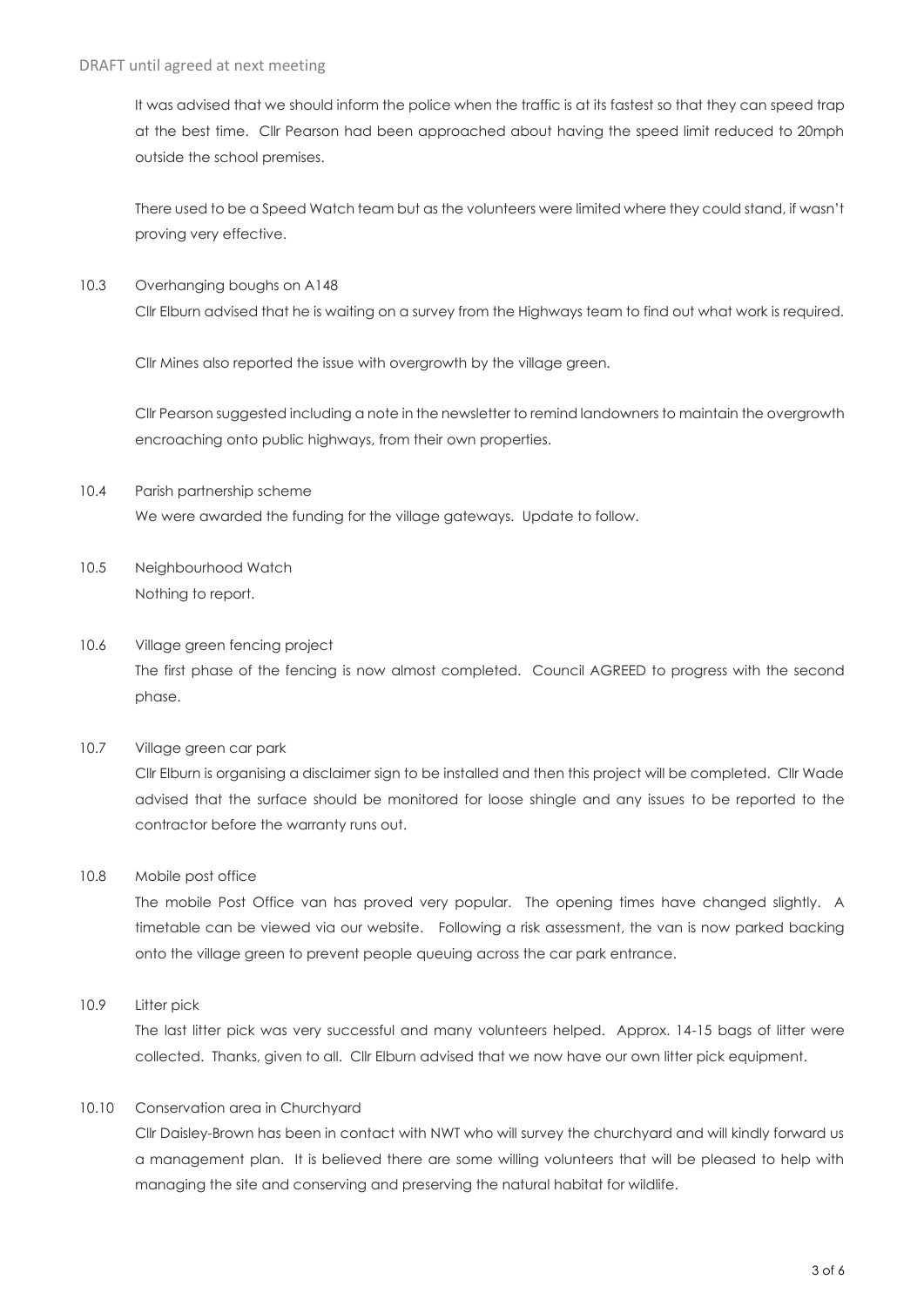#### 10.11 Community shop update

The community shop was opened to aid people in need during the Covid19 lockdown. A grant had been received from NEF; this was restricted to funding the operating expenses for our Covid19 response. The Dewing Trust wished to help in funding anyone with immediate difficulties, it was AGREED by a quorum of the Parish Council for immediate use when required. Funds spent from the Dewing Trust amounted to £1127.51, the balancing figure of £872.49 has now been returned to the Trust. The NEF allocation of £1000 was all used. The £1000 float loaned by the Parish Council for the start-up stock expenses, has been returned, less £33.37 needed for additional expenses.

Any food supplies that were left over was donated to local food banks. Cllr Elburn gave thanks to all those who helped with this project, with special thanks to Cllr Pearson, Cllr Wade for running the shop so successfully, and Jane Watts, the co-ordinator.

#### **11. Open Spaces**

11.1 Discuss reopening of play area and receive update on weekly inspections of play park It was discussed and AGREED that the play area would be reopened. Cllr Wade believed that local families will need this facility, especially during this time and over the summer holidays. Her concern was with the use of the wooden equipment. Cllr Elburn will check with Borough Council and take further advice. Clerk to print up some posters to display Covid19 rules, based on ACREs advice.

Cllr Dawson suggested blocking off one of the swings, if required, to allow social distancing, Clerk to inform insurance company that the play area will be reopening.

Cllr Elburn also added that the Little owls would like to donate some money to buy a bench for the play area, and he has obtained a quote. It was AGREED that a new donated bench would be a benefit. Cllr Elburn will liaise with the Little Owls and update further.

#### **12. Planning Matters**

20/00292/F Broomsthorpe Hall Conversion of cart shed to annex **Resolved to support the application | KLWNBC decision - awaiting**

20/00498 Leonardslea, Broomsthorpe Road Extensions and alterations **Resolved to make no observations | KLWNBC decision - awaiting**

#### **13. Correspondence**

Clerks & Councils direct magazine Bus Shelter marketing literature Barclays – notification of interest rate reduction letter Resident email regarding overgrown hedges – Cllr Elburn has contacted the owner of one of the hedges, which has subsequently been cut back by hand.

Cllr Daisley-Brown raised the point that hedges should not be cut back or flailed between 1 March and 31 August due to nesting birds. Hedges can be cut back carefully during this time if nests are not disturbed.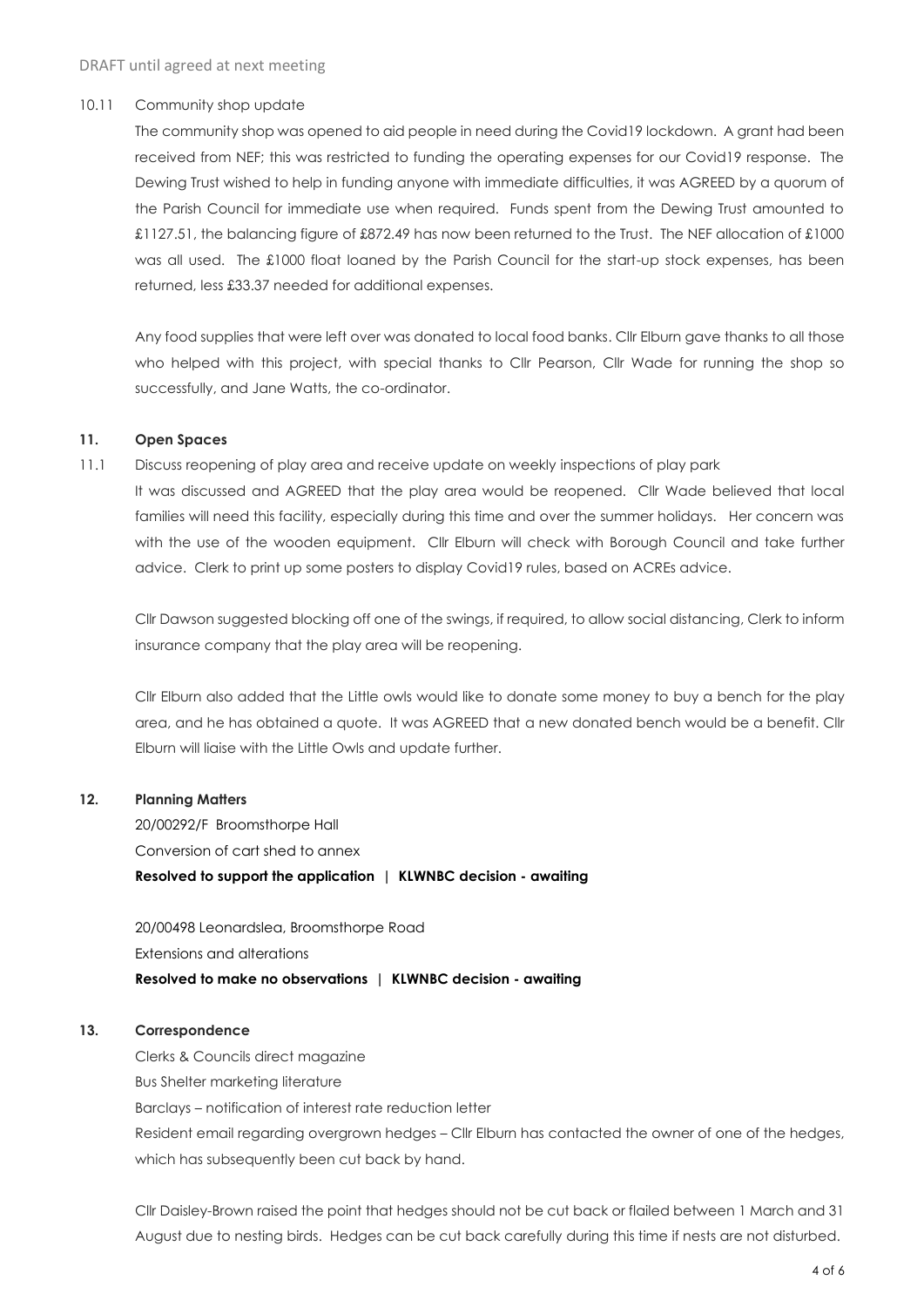However, the overgrowth must be maintained to prevent obstruction of the pathway, especially for wheelchairs, mobility scooters and pushchairs that cannot pass on the grass.

It was agreed that a note would be included in the newsletter to inform landowners, private and commercial, about the law. (Further information from RSPB can be viewed via our website).

# **14. Finance**

- The burial charges are usually reviewed annually in May. Last year it was agreed that there would not be an increase, and following further research Cllr Elburn proposed to maintain the fees again for this year. All AGREED.
- It was discussed and AGREED to transfer all remaining funds, from the NS&I account, into the Barclays savings account, and close the NS&I account down.

## 14.1 To review the asset register for year ending 31 March 2020

The council have a comprehensive asset register which is up to date. Cllr Elburn to forward copy to the Clerk in due course. When new assets are added the insurance company will be notified. The asset figure for YE 2019/20 was agreed at £63293.

- 14.2 Note the Internal Audit Report Mr John Lee carried out the internal audit and has agreed that all boxes on the AGAR can be ticked yes.
- 14.3 To approve the Certificate of Exemption in the 2019-20 Annual Governance Annual Return (AGAR) The Clerk read out the total payments and receipts. The Council RESOLVED to approve the 2019-20 Certificate of Exemption. The Chairman and the Clerk signed the accounts on behalf of the Council.
- 14.4 To approve the Annual Governance Statement in the 2019-20 AGAR The statement in the Annual Governance section of the Annual Return was read out. The Council RESOLVED to approve the 2019-20 Annual Governance Statement. The Chairman and the Clerk signed the accounts on behalf of the Council.
- 14.5 To approve the Statement of Accounts in the 2019-20 AGAR The Clerk read out the figures in the Accounting Statement. The Council RESOLVED to approve the 2019- 20 Statement of Accounts. The Chairman and the Clerk signed the accounts on behalf of the Council.